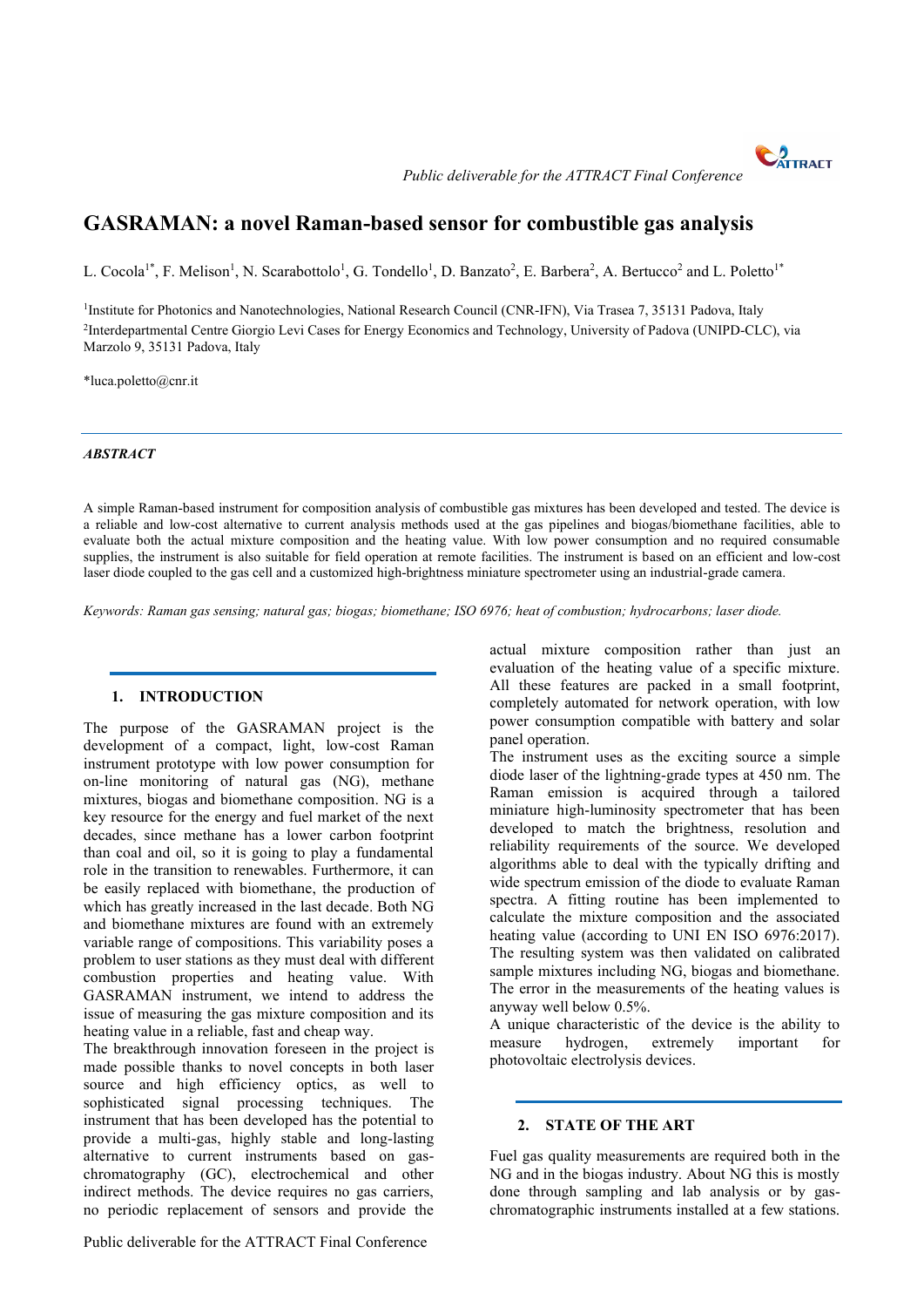## GASRAMAN

Measurement needs of biogas plants are different: if the product has to be consumed on-site, measurements are needed to ensure consistent operation of the plant; the requirements become more stringent if the gas has to be upgraded and injected in the grid in order to make sure that the distributor's standards are matched.

Raman techniques have been widely developed for solid and liquid sensing [1], while gas analysis is much less developed because of the extremely weak Raman signal provided by a gas sample [2-4]. Presently, only few companies offer Raman gas sensors but mostly as scientific-grade instruments, based on high-power, narrow spectral band, solid-state lasers and large spectrometers. These instruments are very expensive thereby limiting the use of this technology for widespread applications. Furthermore, many enhancement techniques, e.g. multiple path cells, are often used to improve the signal level. Most real applications, such as the one targeted by GASRAMAN, do not need extreme resolution figures; also, enhancement techniques are of difficult application in a rugged, industrial context.

From the point of view of the fuel gas industry, sensing currently relies on gas-chromatography which is an excellent technique for trace gas detection, but expensive and requiring periodic recalibration. Moreover it requires a constant supply of a carrier gas. There have been some attempts to address the heating value evaluation by sensing a few components or properties with a fusion of different techniques (electrochemical, metal oxide, infrared spectroscopy, thermal measurements). This approach offers lower accuracy and is usually bound to detect only smaller variations over a predefined gas mixture, being unable to detect the actual composition.

### **3. BREAKTHROUGH CHARACTER OF THE PROJECT**

The result of the GASRAMAN project has been the realization of a prototype of a Raman multigas analyzer specifically developed for industrial applications in the field of combustible gas diagnostic. The simplicity of the design and use of low-cost and rugged components open a wide market. With reference to the application case of the project, the availability of such an instrument will enable a major step towards the improvement of energy efficiency and the decarbonization of the NG infrastructure. Biogas is highly promising to increase the renewable fraction of our energy bills, but its full potential is still limited as most of the produced fuel is used on the production site. Being able to upgrade biogas to biomethane and to distribute it across the existing pipeline infrastructure will greatly improve the end-to-end efficiency of the process by making the energy available where it is needed at a very low cost. Combustible gas may

become the energy vector of the future as it is already compatible with existing big users such as electric power plants, industrial and domestic heaters, cars, trucks and buses. Moreover, the pipeline will act as a buffer for energy storage. The transition from natural gas to carbon-neutral sources such as biomethane or hydrogen may be just around the corner provided that the new energy producers can match the standards of NG pipeline.

Thanks to its capability of measuring different NG mixtures, biogas, biomethane and hydrogen, as well as other gases as nitrogen, carbon dioxide, oxygen and water vapour that are often found as impurities, the GASRAMAN instrument will greatly help in the implementation of a smart energy network solving the measurement requirements of a multitude of users: producers, consumers and infrastructure administrators. Thanks to the low power consumption, such an instrument could be installed even in unmanned remote locations, being powered by solar panels, and backed up by small batteries.

As a final note, the new sensing instrument can find many more application cases in different fields such as chemical process control, life support and medical gases as a stable and non-contact method which is able to detect nitrogen and hydrogen as well as many other gases.

**Tab. 1.** Comparison between different gas sensing techniques used in the NG/biogas industry.

| <b>Technique</b>      | Cost            | <b>Pros</b>                                                                         | Cons                                                                                    |
|-----------------------|-----------------|-------------------------------------------------------------------------------------|-----------------------------------------------------------------------------------------|
| Gas-<br>chromatograph | $>20$ k€        | Sensitive to<br>trace<br>contaminants                                               | Expensive,<br>requires<br>supplies and<br>maintenance                                   |
| <b>GASRAMAN</b>       | $\sim$ 5k $\in$ | Full composition<br>detection, stable,<br>non-contact<br>method, $H_2$<br>detection | Unable to detect<br>trace gases                                                         |
| Electro-<br>chemical  | $<$ 1 k€        | Inexpensive                                                                         | Different<br>sensors for each<br>component,<br>needs periodic<br>replacement            |
| Infrared              | >2k€            | Stable, non-<br>contact method                                                      | Different<br>sensors for each<br>component.<br>Nitrogen and<br>hydrogen not<br>detected |
| Indirect methods      | $<1$ k $\in$    | Inexpensive heat<br>value detection                                                 | Unable to<br>identify<br>components                                                     |

#### **4. PROJECT RESULTS**

The core development has been on three main topics: - implementation of a low-cost laser source for Raman

excitation;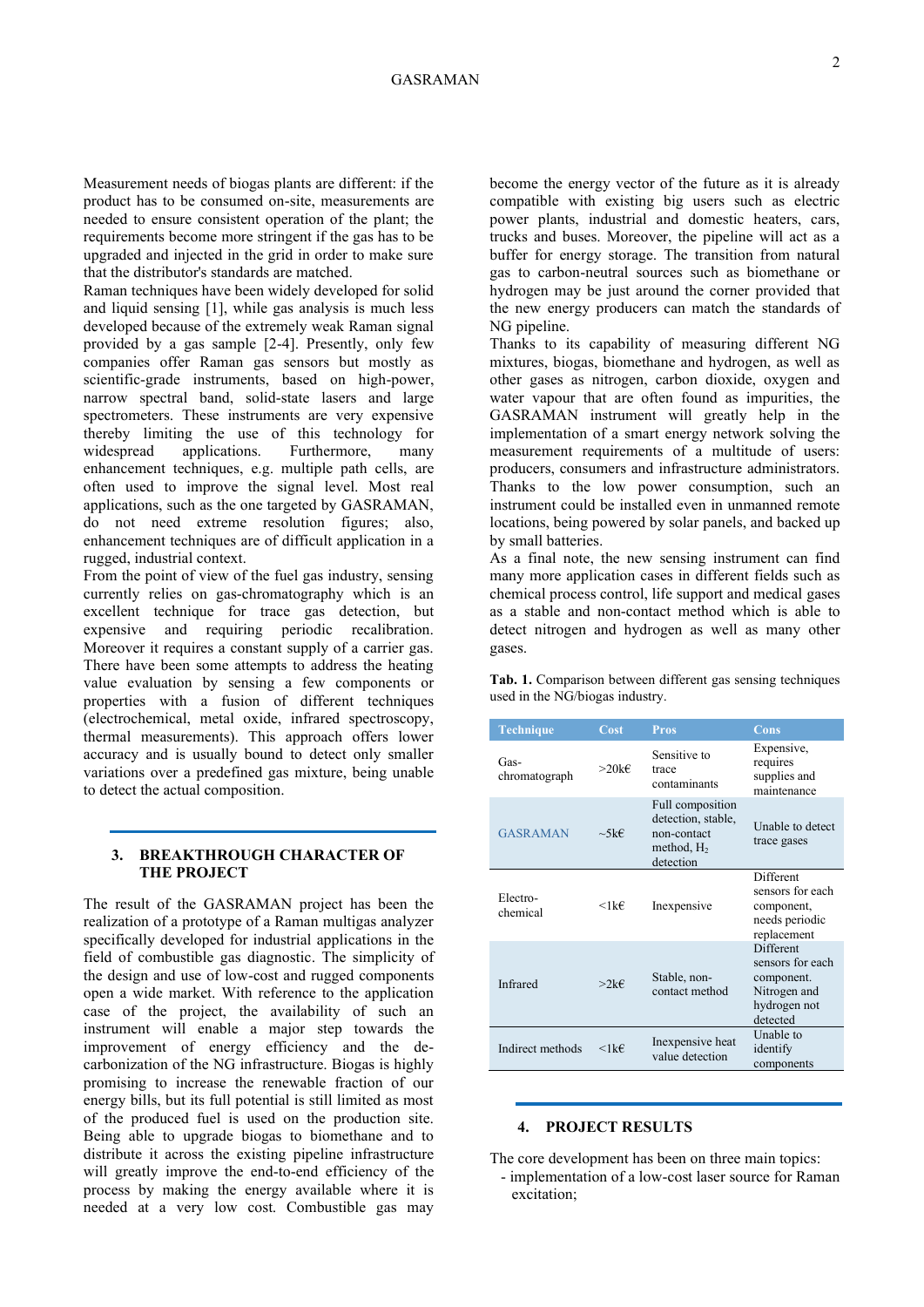- definition and manufacturing of a dedicated cell and spectrometer assembly;
- performance tests on gas samples.

#### **Implementation of a laser diode as exciting source**

A blue (447nm) laser diode was chosen as our candidate source due to the short wavelength (optimal for efficient Raman generation), low-cost, high power efficiency and relatively narrow spectrum. Although the available optical power can reach over 3.5 W, the laser is typically operated at 1 W to reduce heat dissipation and energy consumption and maximizing laser life.

Differently from diode-pumped solid-state lasers, the diode does not need to be operated at a fixed controlled temperature, therefore it works without any thermoelectric cooling module. This simplifies the optoelectronic design and lowers the energy consumption. The main drawback of using the diode laser at variable temperatures is found in the temperature dependence of the power, wavelength and spectral width of the emission. Those issues have been taken care of by a customized calibration and a dedicated compensation algorithm.

#### **Development of the spectrometer**

Due to the relatively wide diode emission, the collected Raman signal inherits some spectral broadening which makes it unnecessary the use of a high-resolution spectrometer. The Raman source has been de-magnified both in the relay optics (coupling the source to the spectrometer) as well as in the spectrometer itself to minimize the spatial broadening. The design uses optical triplets and C-mount machine-vision grade lenses to minimize aberrations while keeping a high brightness of f/2.8. A slitless design was found to improve immunity to mechanical misalignments and instabilities without any reduction in efficiency.

The gas interaction cell is designed to reduce and trap fluorescence and scattered light from the optics and the cell body itself.

The spectrometer is coupled to an industrial-grade, lowcost uncooled camera using a highly sensitive backilluminated CMOS sensor.

### **Performance tests on gas samples**

The hardware package and the developed software have been tested on natural gas, biogas and biomethane samples on a testbench to prove the effectiveness of the compensation strategies against a drifting source. Tests were performed with the laser diode operated at different temperatures in a range from 30 to 70 °C.

The spectra processing software has been proved able to reach the required accuracy performances (detection of the higher heating value of natural gas samples within 0.5% deviation from certified analysis) over the whole temperature range.

The device was tested with successful results on:

- several certified natural gas blends (mainly methane, ethane, propane, butanes, carbon dioxide, nitrogen);
- certified biogas samples collected from agricultural and municipal waste (mainly methane, carbon dioxide, nitrogen, water vapour, oxygen, hydrogen);
- upgraded biomethane (biogas after removal of carbon dioxide and minor contaminants in order to match grid injection specifications).



**Fig. 1.** Prototype of the complete Raman instrument, with control boards and ATEX enclosure.

GASRAMAN **project results** can be summarized as:

- 1. Realization of the prototype of the Raman instrument for gas analysis.
- 2. Development of the software package to operate the instrument, including compensation of the spectral broadening and shift of the laser wavelength with the temperature, validation of the deconvolution and fit to extract the gas concentration.
- 3. Test of the instrument on calibrated mixtures of natural gas, biogas and biomethane. Mixture components are measured with 0.2% precision, heating value within 0.5%, in few-seconds measuring time.
- 4. Comparison of the new technology with existing products on the market, to highlight its environmental and economic benefits.
- 5. European Patent PCT filed.

To introduce the future project vision, it is convenient to finally resume the instrument characteristics.

- The requirements are fulfilled, since the tests demonstrate the capability to measure composition and heating value on combustible gases according to BS EN ISO 6976:2016 (0.5% max error in the measurement of the heating value, few seconds measuring time);
- The system is compact, lightweight, and low-cost;
- The instrument has low power consumption and is IoT (Internet of Things) ready. It is suitable for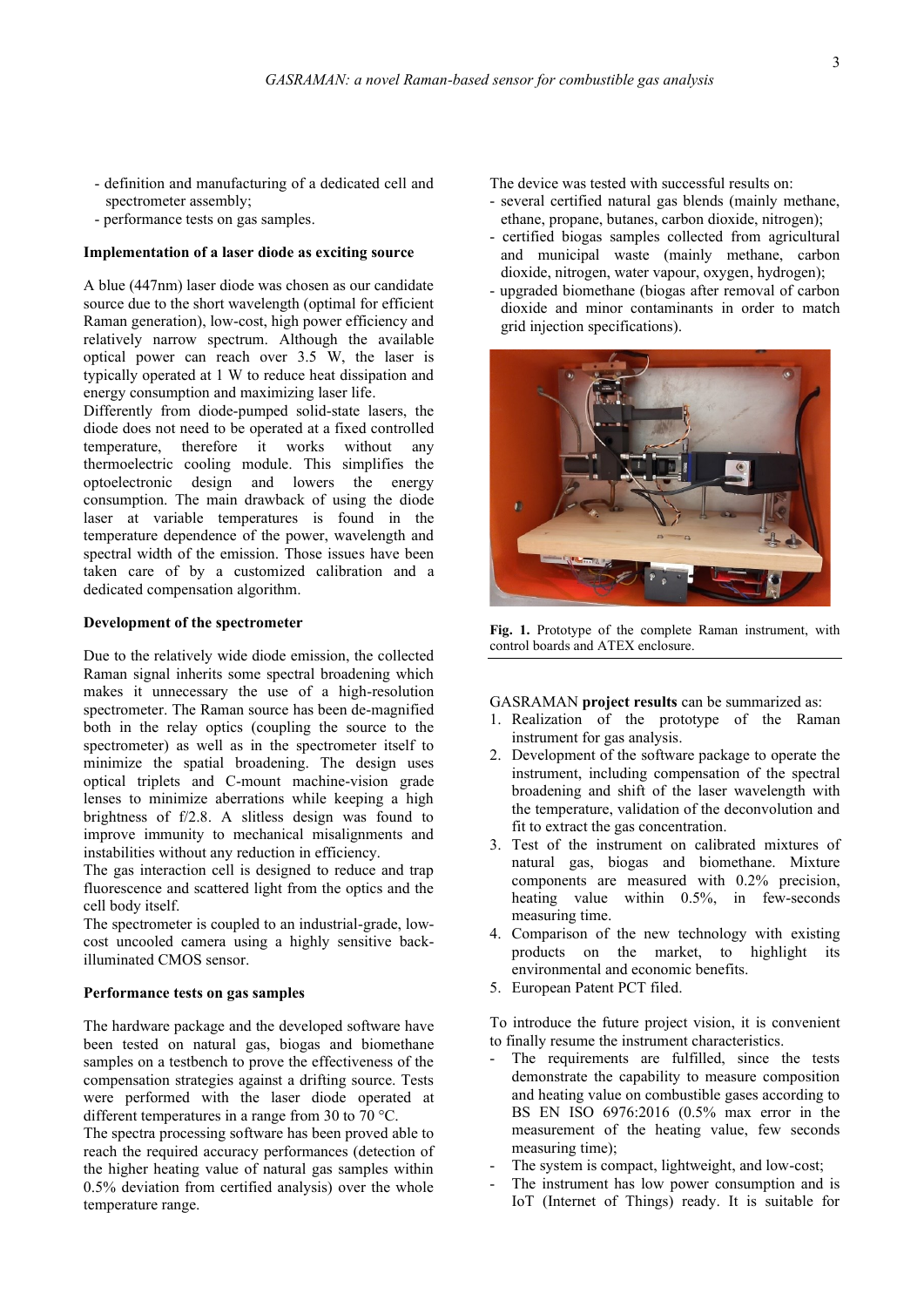unmanned remote locations, being powered by solar panels and backed up by small batteries, with a processing unit based on a network-ready, singleboard computer.

System at TRL4: lab validation.



**Fig. 2.** Raman signals obtained from a certified natural gas sample at different laser source temperature.

## **5. FUTURE PROJECT VISION**

We aim to bring the system to TRL7 and TRL8 with the final goal of TRL9.

# **5.1. Technology Scaling**

The main steps to have an industrial product are:

- **on-field validation** from TRL4 to TRL7. Extensive tests are required to validate and demonstrate the technique in an operational environment, with attention to extremely variable on-field conditions (e.g., the temperature)
- instrument calibration. The standardization of the calibration procedures is essential for a fast, reliable, robust instrument setup.
- **optical, mechanical and software engineering**. The design of the instrument must be upgraded to an industrial scale, i.e., standardization of optical, mechanical and software design procedures.

#### **5.2. Project Synergies and Outreach**

The consortium for Phase 1 includes 1) research institution and 2) university.

In case of Phase 2, the consortium is going to be enlarged to include in addition to a possible further research, industrial partners of which at least one active in the field of manufacturing equipment for oil and gas stream with a distribution chain internationally operated. Such a partner is of primary importance for the industrialization and future marketing of the system and has already been identified.

Furthermore, interest in biomethane is growing in Europe, and natural gas networks are going to be exploited at both local and national levels. The instrument developed may be an attracting investment for all those companies that make the connections

between the biogas upgrading plants and the gas network, as well as for the companies engaged in natural gas distribution. Furthermore industrial partners active in general gas production for both scientific and industrial use could benefit having a low cost easy to use general gas sensor in there supply chain. Some of these companies will be contacted and offered to join the consortium.

Dissemination activities during Phase 1 have been strongly limited by the COVID-19 pandemic. The only public event that we have been able to organize (scheduled for 15/09/2020) is a conference in Padova (Italy) on "Toward a circular economy: technologies for renewable resources".

For Phase 2, we envisage the participation to scientific conferences (1-2 per year), the publication of scientific papers (1 per year), the participation to national and international industrial fairs (2-4 per year), the organization of public events, as conferences and workshops (1 per year), and the preparation of a dedicated project website.

### **5.3. Technology application and demonstration cases**

The present application of the GASRAMAN system is for accurate fuel gas value metering in smart energy networks. The huge existing pipeline infrastructure currently used for natural gas has an embedded potential to support sustainable energy delivery and storage. By accurately monitoring actual energy flows, the technique will enable interaction between the many actors involved in this scenario: different types of biogas/biomethane plants, hydrogen generators from the excess energy produced by solar fields and conventional natural gas suppliers.

The technology demonstration cases bring concrete benefit to:

- *Secure, clean and efficient energy;*
- *Climate action, environment, resource efficiency and raw materials.*

Moreover, not being limited to fuel gas, the technique can provide a multi-gas analytical instrument required in other fields, such as the implementation and finalization of a medical-grade gas analyser, lifesupport breath analysis, and more generally for on-line gas analysis in industrial process control of petrochemical production plants. The exploitation of demonstration cases others than for fuel gas will be a task of the research partners for Phase 2.

#### **5.4. Technology commercialization**

The technology is protected by a patent, that has been filed in Italy and recently extended to Europe. We have already received interest in the technology from a large company manufacturing equipment for oil and gas stream. We have already started a join collaboration to